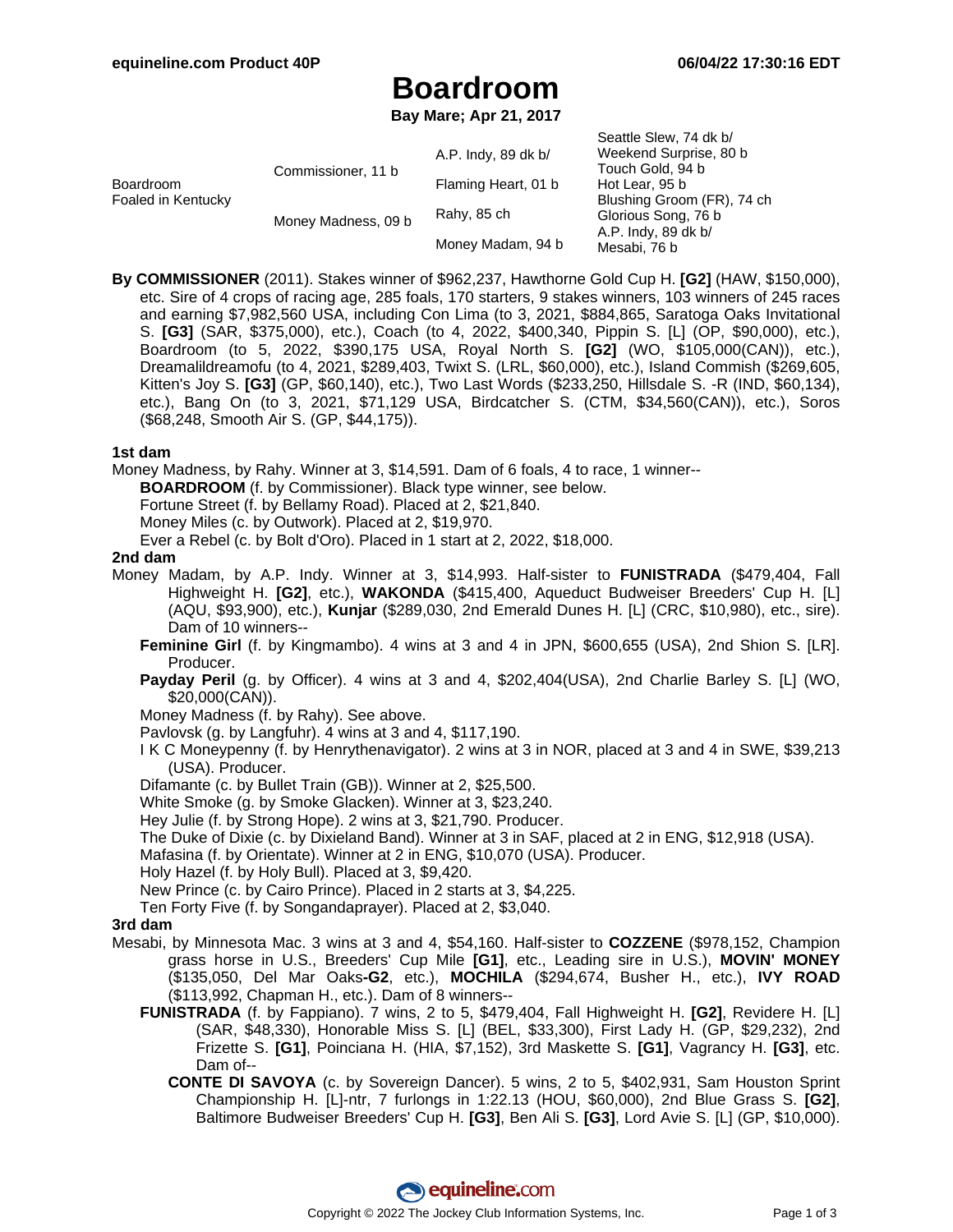## **Boardroom**

**Bay Mare; Apr 21, 2017**

Sire.

- **KRISADA** (f. by Kris S.). 5 wins, 3 to 5, \$267,980, La Prevoyante H. **[G2]**, 3rd Bewitch S. **[G3]**, Robert G. Dick Memorial Breeders' Cup S. [L] (DEL, \$17,500), Dowager S. [L] (KEE, \$11,140). Producer.
- **Zahwah** (f. by Rahy). Winner at 2 in NA , placed at 3 in UAE, \$195,128 (USA), 3rd Arlington-Washington Lassie S. **[G3]**. Dam of--
	- **SPRING VENTURE** (f. by Spring At Last). 4 wins at 2 and 3, \$386,592(USA), Natalma S. **[G2]** (WO, \$150,000(CAN)), Mazarine S. **[G3]** (WO, \$120,000(CAN)), OBS Championship (Filly Division) S. -R (OTC, \$60,000). Producer.
	- **Swift Artist** (f. by Henny Hughes). 4 wins, 2 to 4, \$205,856(USA), 2nd Ruling Angel S. [L] (WO, \$20,000(CAN)), Miss Shenandoah S. [L] (CT, \$14,700), 3rd Pan Zareta S. (FG, \$7,500).
- Ministrada (f. by Deputy Minister). Unraced. Dam of--
	- **RAHYSTRADA** (g. by Rahy). 14 wins, 2 to 9, \$1,383,730(USA), Arlington H. **[G3]** (AP, \$115,200), Arlington H. **[G3]** (AP, \$117,600), Arlington H. **[G3]** (AP, \$84,600), Kentucky Cup Turf S. **[G3]** (KD, \$89,280), River City H. **[G3]** (CD, \$66,382), etc.
		- **LONE STAR SKY** (c. by Conquistador Cielo). 3 wins at 2, \$504,995, Bashford Manor S. **[G3]** (CD, \$84,475), Miller Genuine Draft Cradle S. [L] (RD, \$120,000), 2nd Lane's End Breeders' Futurity **[G2]** (KEE, \$86,960), Saratoga Special S. **[G2]** (SAR, \$30,000), Risen Star S. **[G3]** (FG, \$30,000), etc. Sire.
		- Ahh (f. by Saint Liam). Unplaced. Dam of--
			- **AHH CHOCOLATE** (f. by Candy Ride (ARG)). 5 wins at 3 and 4, \$403,017, Falls City H. **[G2]** (CD, \$119,040), Allaire DuPont Distaff S. **[G3]** (PIM, \$90,000), 2nd Chilukki S. **[G2]** (CD, \$39,200), 3rd Black-Eyed Susan S. **[G2]** (PIM, \$25,000), Hilliard Lyons Doubledogdare S. **[G3]** (KEE, \$10,000), etc.
			- **Andesite** (c. by The Factor). Winner at 2 and 3, \$112,445, 2nd Pilgrim S. **[G3]** (BEL, \$40,000), 3rd With Anticipation S. **[G3]** (SAR, \$18,000).
- Private Fun (f. by Private Account). Unraced. Dam of--
	- **ADMONITION** (g. by Colonial Affair). 3 wins at 2 and 3, \$75,490, St. Paul S. (CBY, \$21,000). Privacy (f. by Notebook). 3 wins, 3 to 5, \$68,065. Dam of--
		- **ANCIENT SECRET** (f. by Kantharos). 5 wins, 2 to 5, \$439,434(USA), Lake George S. **[G2]** (SAR, \$120,000), Wild Applause S. (BEL, \$60,000), 2nd Monrovia S. **[G2]** (SA, \$40,000), Wilshire S. **[G3]** (SA, \$20,000), 3rd Pebbles S. [L] (BEL, \$20,000), etc.
		- **Jais's Solitude** (g. by Afleet Alex). 3 wins, 2 to 4, placed at 5, 2021, \$190,730, 2nd New Kent County Virginia Derby **[G3]** (CNL, \$50,000), 3rd DRF Bets Sophomore Turf S. -R (TAM, \$10,000).
	- Private Lake (f. by Meadowlake). Unraced. Dam of--
		- **Smart N Pretty** (f. by Elusive Quality). Winner at 2 and 3, \$155,800, 2nd Black-Eyed Susan S. **[G2]** (PIM, \$50,000), 3rd La Troienne S. **[G3]** (CD, \$11,482), Old Hat S. **[G3]** (GP, \$11,000).
- **WAKONDA** (f. by Fappiano). 12 wins, 3 to 5, \$415,400, Aqueduct Budweiser Breeders' Cup H. [L] (AQU, \$93,900), Bal Harbour S. (HIA, \$38,000). Dam of--
	- **Starship Cruiser** (f. by Golden Missile). 5 wins, 4 to 6, \$191,602, 2nd Personal Girl S. -R (AQU, \$13,680). Producer.
	- Gigg (f. by Devil's Bag). Unplaced. Dam of--
	- **Pogolotti Hill** (g. by Husband). Winner at 4 and 5, \$97,112, 2nd New York Stallion Cormorant S. -R (AQU, \$20,000).
- **Kunjar** (c. by Fappiano). 8 wins, 3 to 6, \$289,030, 2nd Emerald Dunes H. [L] (CRC, \$10,980), Plantation H. [L] (CRC, \$10,740). Sire.
- Money Madam (f. by A.P. Indy). See above.
- Mesappiano (f. by Fappiano). Winner at 2, \$33,410. Dam of--
	- Mount Cavell (f. by Vision and Verse). 6 wins, 2 to 4, \$63,881(USA). Dam of--
		- **=Dekor (TUR)** (c. by Dehere). 4 wins, 2 to 4 in TUR, \$22,946 (USA), 2nd Sadun E. G. Atig [L].
- Mumbai (c. by Fappiano). 7 wins at 3 and 4, \$115,390. Sire.
- Black Tie Joe (g. by Formal Gold). Winner at 3, \$5,700.
- William Lawrence (c. by Fappiano). Winner at 5. Sire.